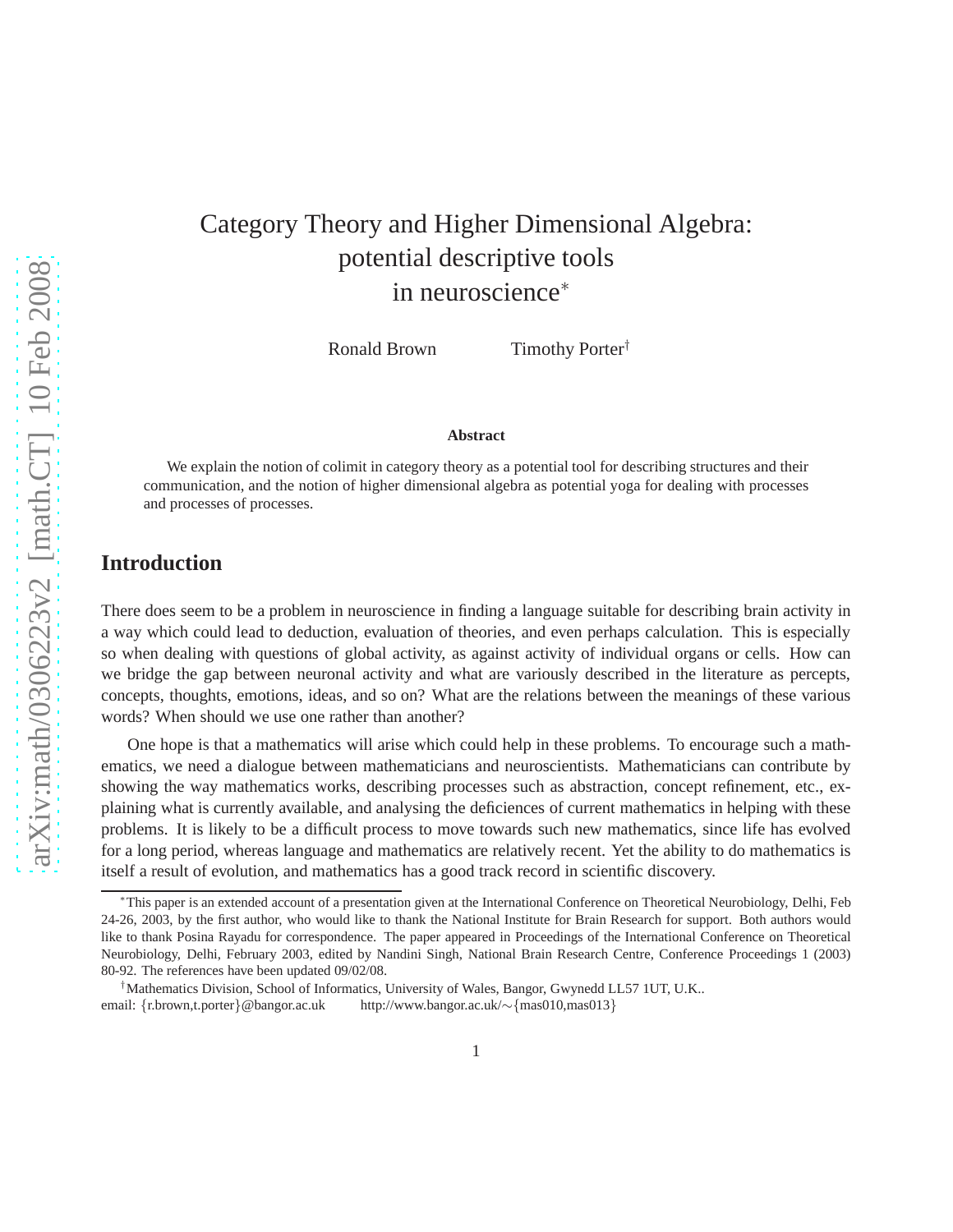We cannot expect too much very quickly, since the mathematics so far developed may not be appropriate for this particular task. On the other hand it is potentially useful to see how mathematics deals with particular problems, such as the relations between words, and also to see what is now available which might have potential uses. Just as the physical sciences of physics and chemistry have strongly stimulated the development of areas of mathematics, so we can hope that the same will eventually hold for the neurological sciences.

## **1 Relations between words**

The Greeks devised the axiomatic method, but thought of it in a different manner to that we do today. One can imagine that the way Euclid's Geometry evolved was simply through the delivering of a course covering the established facts of the time. In delivering such a course, it is natural to formalise the starting points, and so arranging a sensible structure. These starting points came to be called postulates, definitions and axioms, and they were thought to deal with real, or even ideal, objects, named points, lines, distance and so on. The modern view, initiated by the discovery of non Euclidean geometry, is that the words points, lines, etc. should be taken as undefined terms, and that axioms give the relations between these. This allows the axioms to apply to many other instances, and has led to the power of modern geometry and algebra.

This suggests a task for the professionals in neuroscience, in order to help a mathematician struggling with the literature, namely to devise some kind of glossary with clear relations between these various words and their usages, in order to see what kind of axiomatic system is needed to describe their relationships. Clarifying, for instance, the meaning to be ascribed to 'concept', 'percept', 'thought', 'emotion', etc., and above all the relations between these words, is clearly a fundamental but difficult step.

## **2 Category theory and colimits: gluing and structure**

One of the strong developments in mathematics of the 20th century has been that of category theory, with its power of describing the processes of mathematics, developing new logics, unifying different topics, and revealing underlying abstract processes which have turned out to have wide implications and uses.

Abstraction allows analogies, by encoding relations, and relations among relations. As an example, when we note that  $2+3=3+2$  and  $2\times3=3\times2$ , and extend this to the abstract *commutative law*  $x\circ y = y\circ x$  for a binary operation ◦, we are making an analogy between addition and multiplication, and also make this law available in other situations. One may presume that the power of abstraction, in some sense of making maps, must be deeply encoded in evolutionary history as a technique for encouraging survival, since a map gives a small and manipulable model of the environment. Symbolic manipulation in mathematics often involves *rewriting*, an example of which is using the commutative law, i.e. replacing in a complicated formulae various instances of  $x \circ y$  by  $y \circ x$ . We do this rewriting for example in obtaining the equation

$$
3 \times 2 \times 5 \times 3 \times 2 \times 5 \times 3 = 2^2 \times 3^3 \times 5^2.
$$

For more on rewriting, see [4].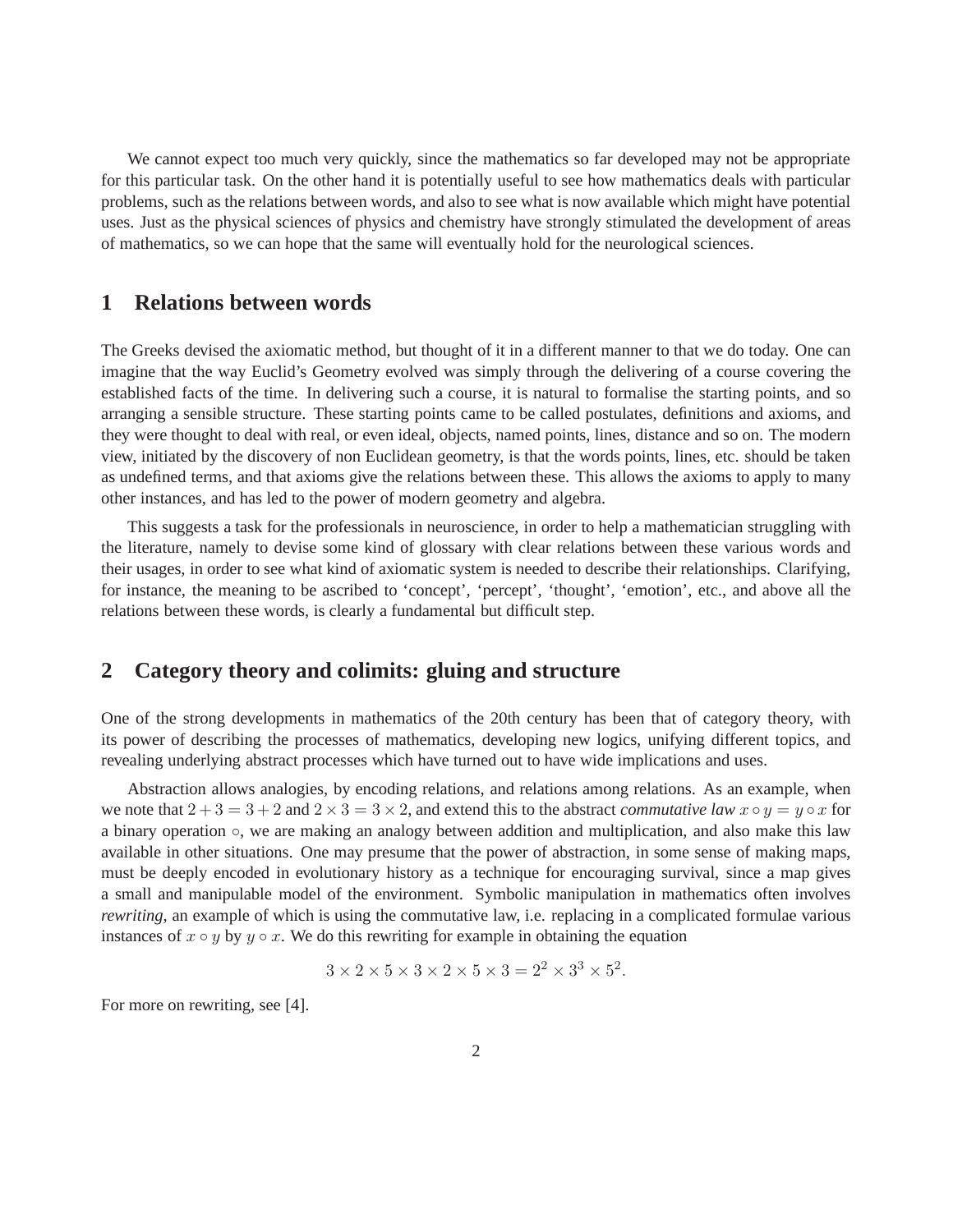A study of why and how mathematics works could be useful for making models for neurological functions involving maps of the environment. Mathematics may also possibly provide a comprehensible case study of the evolution of complex interacting structures, and so may yield analogies helpful for developing and evaluating models of brain activity, in order to derive better models, and so better understanding. We expect to need a new language, a new mathematics, for describing brain activity. To see what is involved in this search, it is reasonable to study the evolution of mathematics, and of particular branches such as category theory.

Some description of category theory is given in [10]. The relevance to biological development is described in a series of papers by Ehresmann and Vanbremersch [14]. In particular, they see the notion of *colimit* in a category as describing a structure made up of inter-related parts, so that a category evolving with time can then allow evolving structures, the structures being given as colimits in the category  $C_t$  at time t.

This notion of colimit gives a very general setting in which to describe the process of *gluing* or *amalgamating* complex structures, together with a description of the method of input to and output from these structures.

First we need to give the notion of category. This developed from a useful notation for a function: moving from the somewhat obscure 'a function is  $y = f(x)$  where y varies as x varies' to the clearer 'a function  $f: X \to Y$  assigns to each element x of the set X an element  $f(x)$  of the set Y'. This sees 'function' as being a 'process'. The composition of functions then suggests the first step in the notion of a **category** C, which consists of a class  $Ob(C)$  of 'objects', a set of 'arrows', or 'morphisms'  $f : X \to Y$  for any two objects X, Y, and a composition, giving, for instance,  $fg : X \to Z$  if also  $g : Y \to Z$ . This composite is represented by the diagram

$$
X \xrightarrow{f} Y \xrightarrow{g} Z \tag{1}
$$

or even by

A category thus has not only a composition structure but also a 'position' structure given by its class of objects. The only rules are associativity  $f(gh) = (fg)h$  when both sides are defined, and the existence of identities  $1_X$ at each object X, so that with f as above,  $1_X f = f = f 1_Y$ .

The notion of colimit in a category generalises the notion of forming the union  $X \cup Y$  of two overlapping sets, with intersection  $X \cap Y$ . However, instead of concentrating on the sets X, Y themselves, we place them in context, and say that the utility of the union is that it allows us to construct *functions*  $f : X \cup Y \to C$  for any C by specifying functions  $f_X : X \to C$ ,  $f_Y : Y \to C$  which agree on the intersection  $W = X \cap Y$ . So we replace the specific construction of  $X \cup Y$  by a property which describes, using functions, the relation of this construction to all other sets. That is, the emphasis is on the relation between input and output.

A colimit has 'input data', a 'cocone'. In the case of  $X \cup Y$ , this cocone consist of the two functions  $i_X: X \cap Y \to X$ ,  $i_X: X \cap Y \to Y$ .

 $X \xrightarrow{f}$  $f_g \rightarrow Y$ g  $\frac{1}{2}$ Z (2)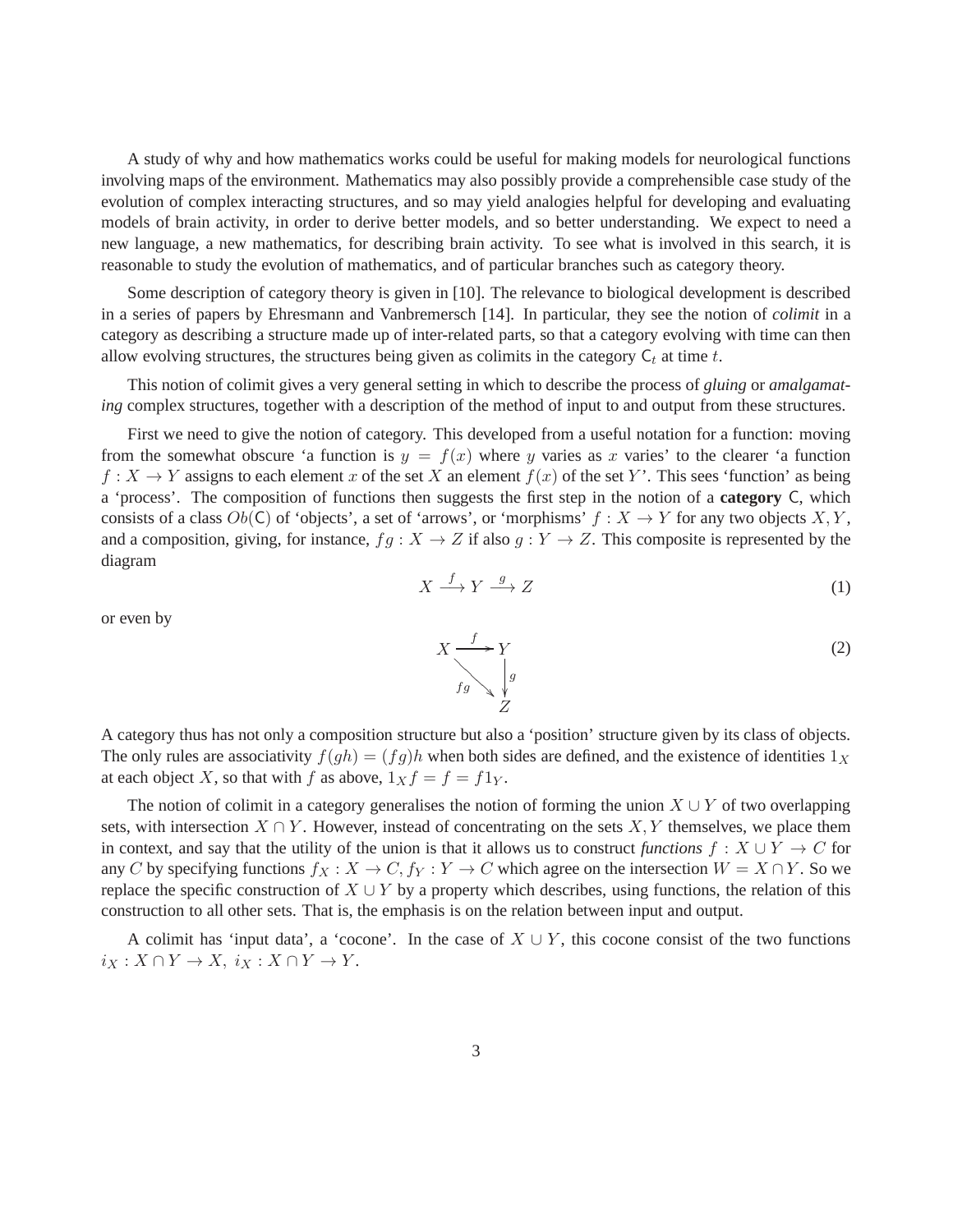There are similar situations in other contexts. The numbers

$$
\max(a, b), \text{ and } \operatorname{lcm}(a, b)
$$

are all constructed from their 'parts', the numbers  $a, b$ . Here the 'arrows' of our previous 'sets and functions' example are replaced in the first case by the order relation ' $x \leq y'$ , 'x is less than or equal to y', and in the second case by the divisibility relation 'x|y', 'x divides y'. So we have the rules that: (i) if  $a \leq c$  and  $b \leq c$ then  $\max(a, b) \leq c$ , (ii) if a|c and b|c then  $\text{lcm}(a, b)$ |c. Thus to make analogies between constructions for many different mathematical structures, we simply formulate a notion in a general category – that is all! In this way category theory has been a great unifying force in mathematics of the 20th century, and continues so to do.

We also generalise to more complex input data. So the 'input data' for a colimit is a *diagram* D, that is a collection of some objects in a category C and some arrows between them, such as:



Next we need 'functional controls': this is a *cocone with base* D *and vertex an object* C.



such that each of the triangular faces of this cocone is commutative.

The output from such input data will be an object colim(D) in our category C defined by a special *colimit cocone* such that any cocone on D factors *uniquely* through the colimit cocone. The commutativity condition on the cocone in essence forces, in the colimit, an interaction of the images of different parts of the diagram D. The uniqueness condition makes the colimit the *best possible* solution to this factorisation problem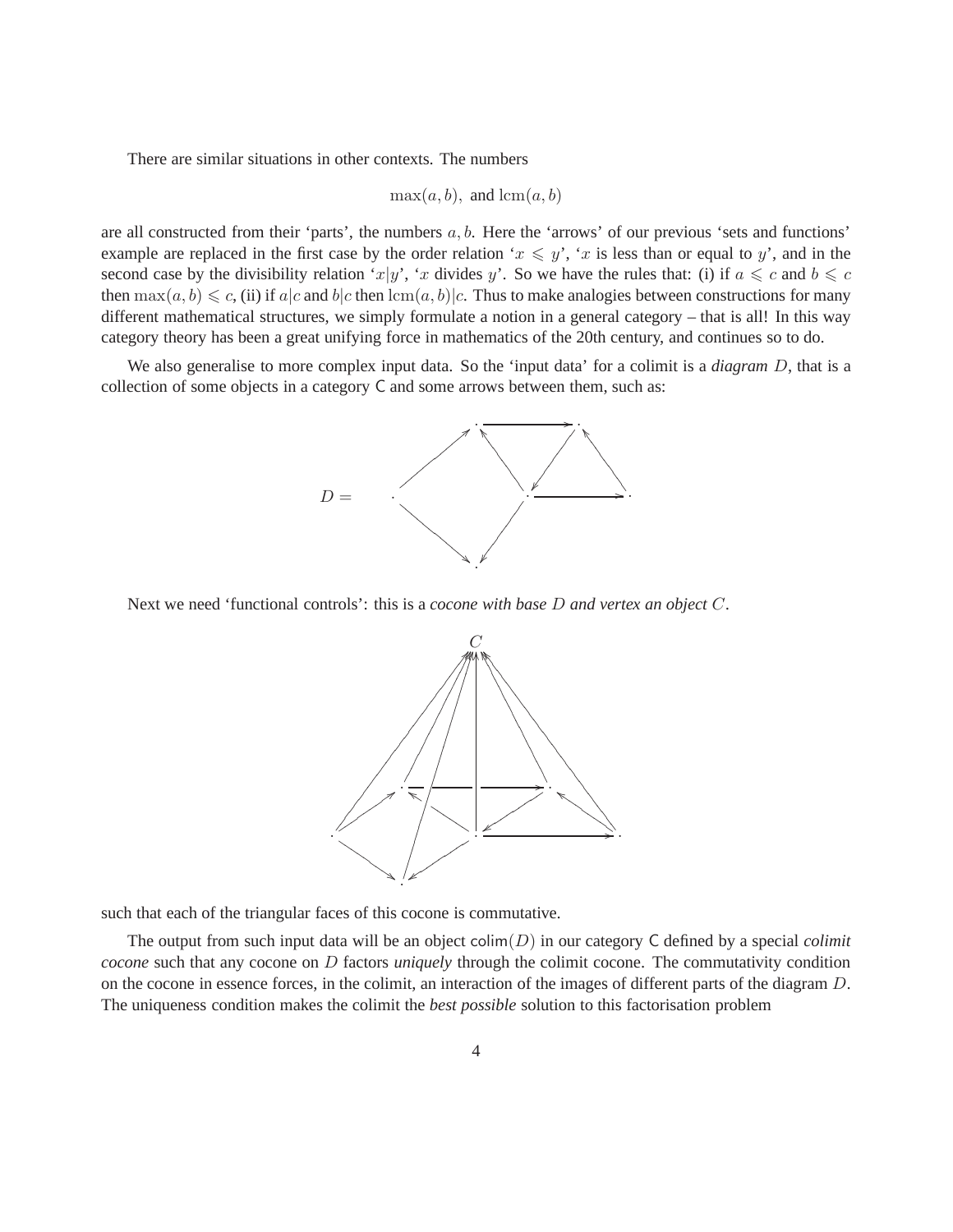In the next picture the colimit is written

$$
\blacklozenge = \text{colim}(D),
$$

the dotted arrows represent new morphisms which combine to make the colimit cocone:



and the broken arrow  $\Phi$  is constructed from the other information. Again, all triangular faces of the combined picture are commutative. Now stripping away the 'old' cocone gives the factorisation of the cocone via the colimit:



## **Intuitions:**

The object colim( $D$ ) is 'put together' from, or 'composed of the parts of', the constituent diagram  $D$  by means of the colimit cocone. From beyond (or above our diagrams)  $D$ , an object  $C$  'sees' the diagram  $D$ 'mediated' through its colimit, i.e. if  $C$  tries to interact with the whole of  $D$ , it has to do so via colim $(D)$ . The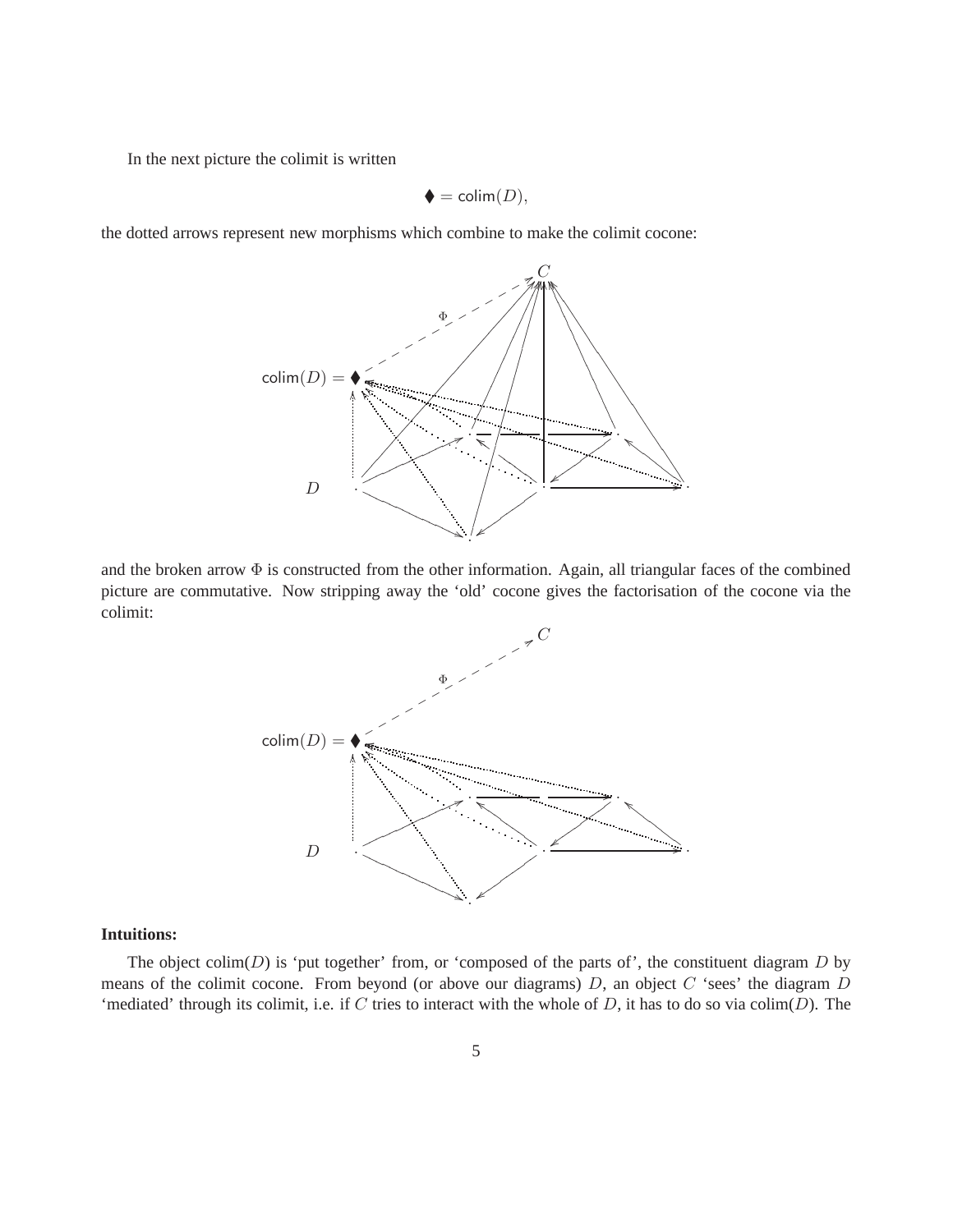colimit cocone can be thought of as a kind of program: given any cocone on  $D$  with vertex  $C$ , the output will be a morphism

$$
\Phi : \text{colim}(D) \to C
$$

constructed from the other data. How is this morphism realised, what are its values?

To focus on a common example, consider the process of sending an email document, call it E. To send this we need a server S, which breaks down the document E into many parts  $E_i$  for i in some indexing set I, and labels each part  $E_i$  so that it becomes  $E'_i$ . The labelled parts  $E'_i$  are then sent to various servers  $S_i$  which then send these as messages  $E''_i$  to a server  $S_C$  for the receiver C. The server  $S_C$  combines the  $E''_i$  to produce the received message  $M_E$  at C. Notice also that there is an arbitrariness in breaking the message down, and in how to route through the servers  $S_i$ , but the system is designed so that the received message  $M_E$  is independent of all the choices that have been made at each stage of the process. A description of the email system as a colimit may be difficult to realise precisely, but this analogy does suggest the emphasis on the amalgamation of many individual parts to give a working whole, which yields exact final output from initial input, despite choices at intermediate stages.

One question for neuroscientists is: does the brain use analogous processes for communication between its various structures? What we can say is that this general colimit notion represents a general mathematical process which is of fundamental importance in describing and calculating with many algebraic and other structures.

To go back to our email analogy, the morphism  $\Phi$  is constructed on some element z of colim(D), by splitting z up somehow into pieces  $z_i$  which come from parts  $z_i''$  in objects of D, mapping these  $z_i''$  over using the cocone on  $D$ , and combining them in  $C$ . This is how some proofs that certain cocones are colimits are actually carried out, see [7].

Thus a conjecture as far as biological processes are concerned, is that this notion of colimit may give useful analogies to the way complex systems operate. More generally, it seems possible that this particular concept in category theory, seeing how a big object is built up of smaller related pieces, may be useful for the mathematics of processes.

## **3 Higher dimensional algebra**

The aim here is to explain some mathematical ideas with which the authors have been preoccupied since the 1960s and 1970s respectively. There was a lot of experimentation to produce the mathematics which would encompass some apparently simple intuitions. This experimentation can be viewed as 'extraction of concepts', and it also exemplifies mathematical concepts that might provide a model of inter-relationships that is much freer than the usual ones. Indeed, higher dimensional algebra is being used to model distributed systems.

A basic idea is that we may need to get away from 'linear' thinking in order to express intuitions clearly.

Thus the equation

$$
2 \times (5+3) = 2 \times 5 + 2 \times 3 \tag{3}
$$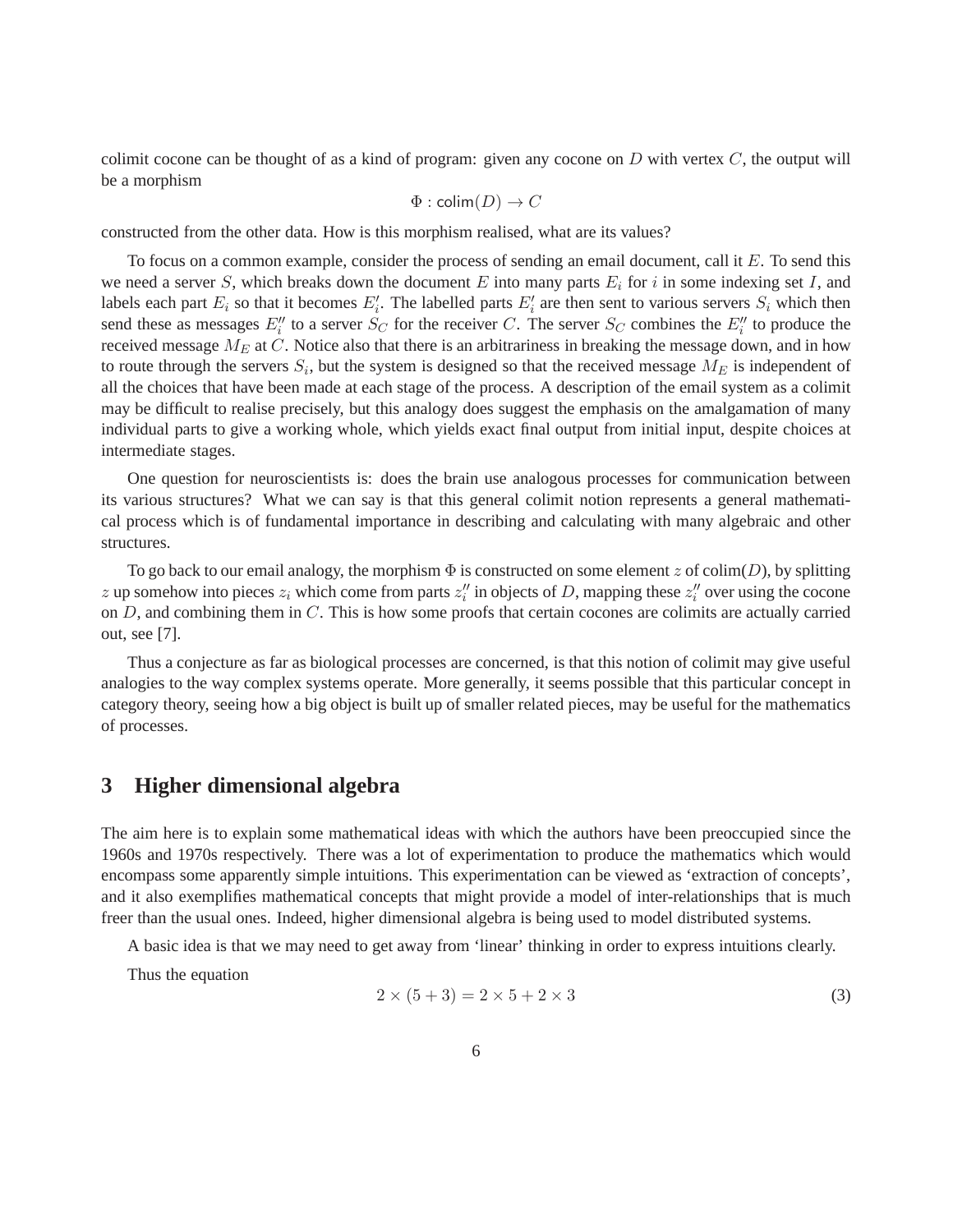is more clearly shown by the figure

| | | | | | | | | | | | | | | | (4)

Indeed the number of conventions you need to understand equation (3) make it seem barbaric compared with the picture (4). It is also interesting to see how you could express in a picture the general linear formula of the distributivity law

$$
a \times (b + c) = a \times b + a \times c.
$$

The importance of having simple comprehensible pictures instead of complex formulae is that the pictures help one to imagine theorems and their proofs. (The above exposition is borrowed from an account in week 53 of John Baez's series 'This week's find in mathematical physics' [6].)

Those who have read Edwin Abbott's famous book 'Flatland' [1] (and those who have not, have a delight in store!) will recall the limited interactions available to the inhabitants of Lineland. It seems unreasonable to suppose that a purely linear mathematics can express reasonably the complex interactions that occur in the brain.

We often translate geometry into algebra. For example, a figure as follows:

$$
\bullet \xrightarrow{a} \bullet \xrightarrow{b} \bullet \xrightarrow{c} \bullet \xrightarrow{d} \bullet
$$

is easily translated into

and the language for expressing this is again that of *category theory*. It is useful to express this intuition as 'composition is an algebraic inverse to subdivision'. The labelled subdivided line gives the composite word, abcd.

abcd

But how do we express a diagram such as the following



where the squares are supposed filled and labelled? It seems that in doubling the number of dimensions from 1 to 2, you need to move from categories to *double categories*, or something similar, based on directed squares rather than on arrows.

The extra richness involved is that a square can have more complicated relations to other squares than can happen in the linear situation.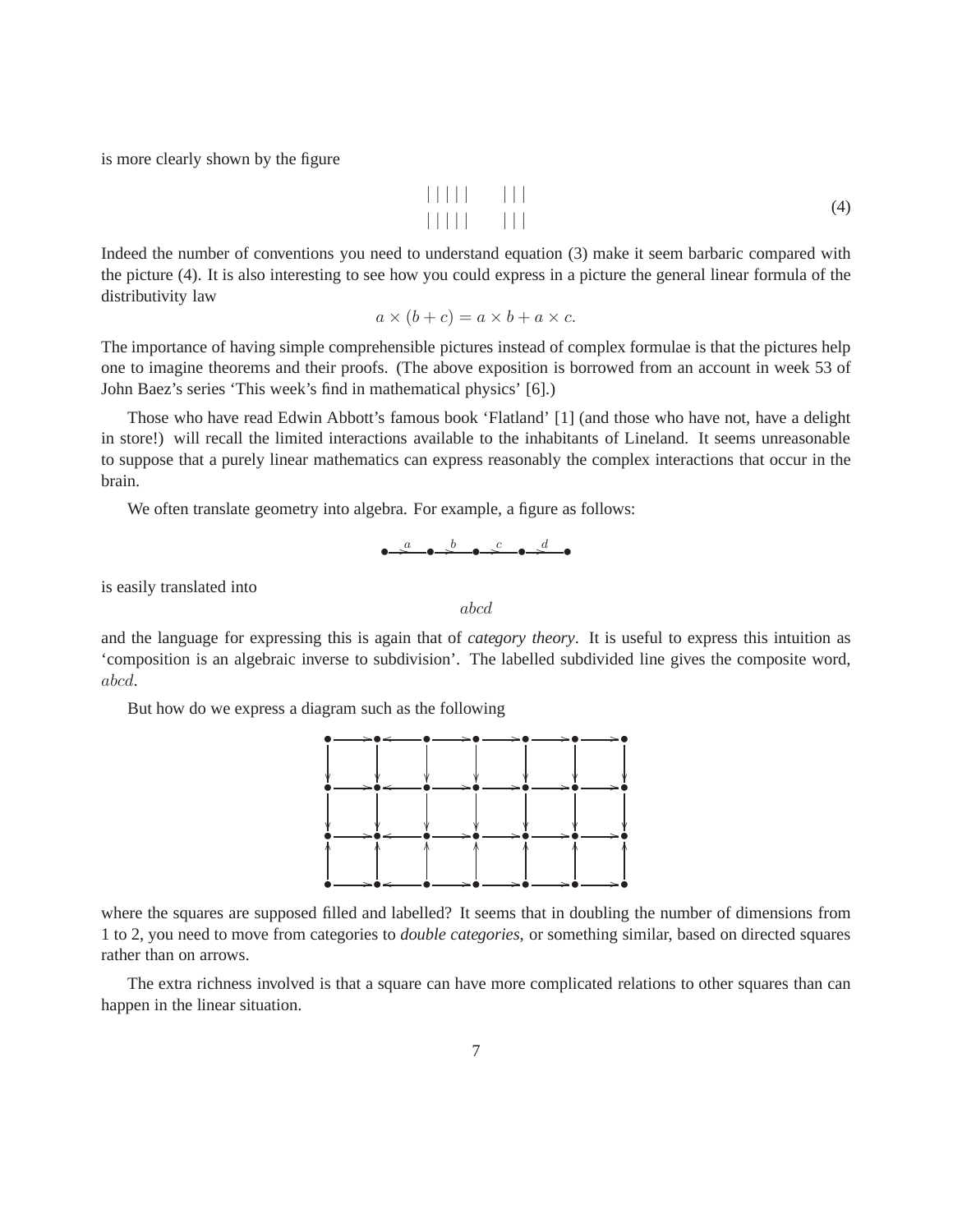Such questions arose from a *gluing* or colimit problem in topology, namely to describe the behaviour of a big object in terms of the behaviour of its parts. When the first author started work on this, the particular problem in dimension 1 was well known and solved, but the question was to carry out similar methods in higher dimensions. For a survey of this for a mathematical audience, see [7].

In the topological situation from which these ideas arose, to obtain the uniqueness in the output of a colimit, as we always require for our emails, we had to go further than *'algebraic inverses to subdivision'* and to use also the notion of *'commutative cube'*.

A commutative square is very easy:



is easily translated into mathematics as

$$
ab = cd, \qquad \text{or} \qquad a = cdb^{-1}.
$$

The surprising thing is that to determine a *commutative cube* needs some new ideas. First we need to know how to compose the square faces of a cube. This can be done in two directions:



So we get a notion of a **double category**, whose elements are squares, for which in the above diagram the composition  $x \circ_1 z$  is defined if and only if the bottom edge of x is the same as the top edge of z, and similarly (but right and left edges) for  $x \circ_2 y$ . Thus the compositions are partially defined, under geometric conditions. This enables a close relation between the algebra and geometry. On these compositions, we have to impose all the obvious geometric rules.

These rules enables an easy description of multiple compositions. But there remains the question of how to define a *commutative cube*? A cube has six faces, which can divide into two groups of three. With clear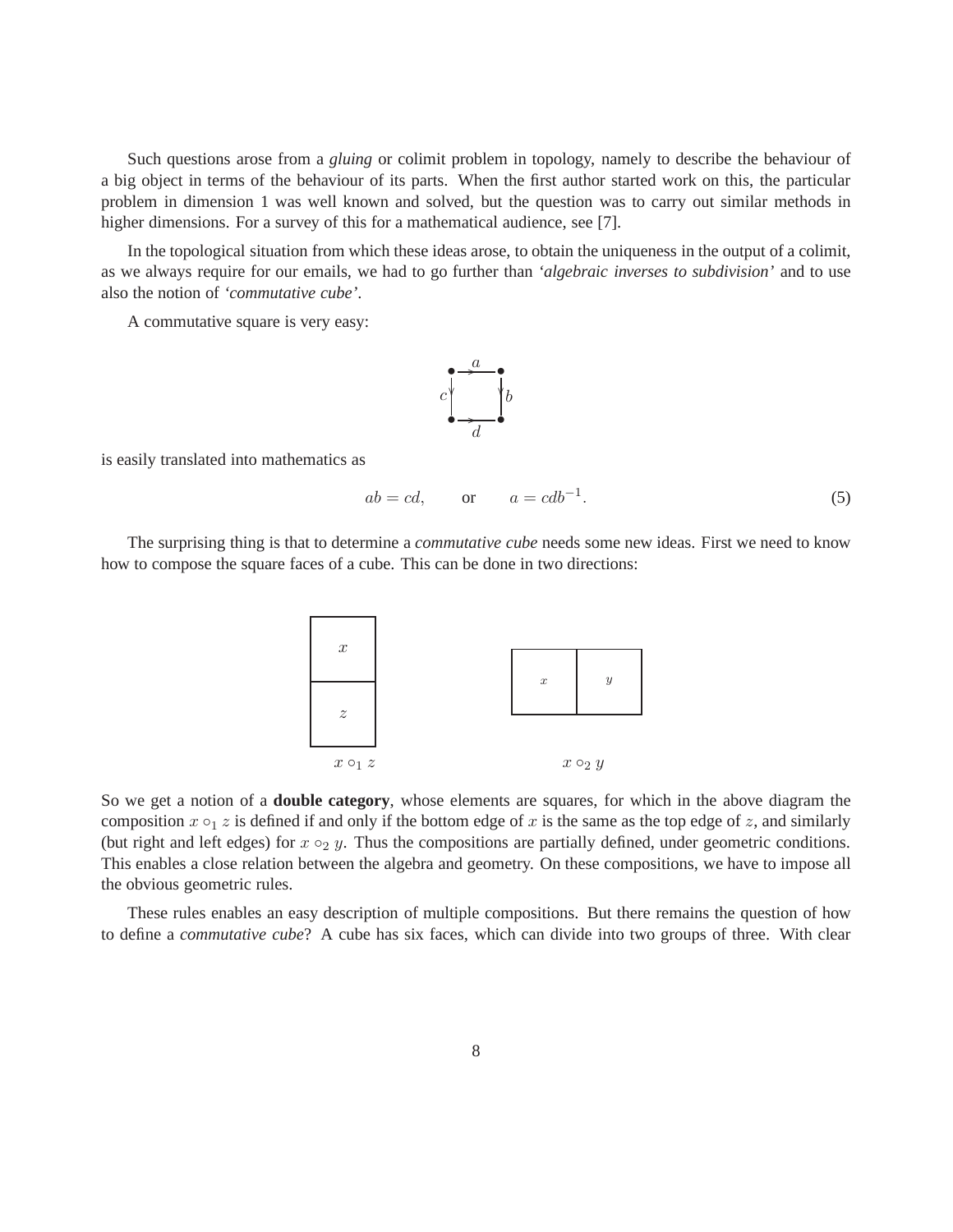conventions, one would like to equate the two compositions



Unfortunately, this does not make sense because the little squares do not form a rectangular array, and also because the edges of each block are not correct to give equality. It is interesting that the extension from squares in dimension 2 to cubes in dimension 3 produces these gaps which require a new set of concepts to handle them.

We need new elements to fill in the corners, and in fact you also need to expand out, to obtain the equality of:



Thus 2-dimensional algebra needs some new basic constructions. This is not surprising. In dimension 1, you are limited to staying still, moving forward, or moving backward. In dimension 2, you can also turn left or right. This is what needs to be modelled formally.

We need some special squares called *thin squares*:

| $\sim$<br>$\boldsymbol{\mathit{u}}$ |                      |
|-------------------------------------|----------------------|
| or $\varepsilon_2 a$                | or $\varepsilon_1 b$ |

of which the above first three are forms of horizontal and vertical identities, which correspond to not moving in certain directions, while our last two

$$
\begin{pmatrix} a & a & 1 \ a & 1 & a \end{pmatrix} \quad \begin{pmatrix} 1 & 1 & a \ 1 & a & a \end{pmatrix}
$$
  
or 
$$
\Gamma a \qquad \Gamma a \qquad \Gamma a
$$

are known as *connections*, and correspond to turning left or right. How do these all interact?

The rules on the connections are as follows: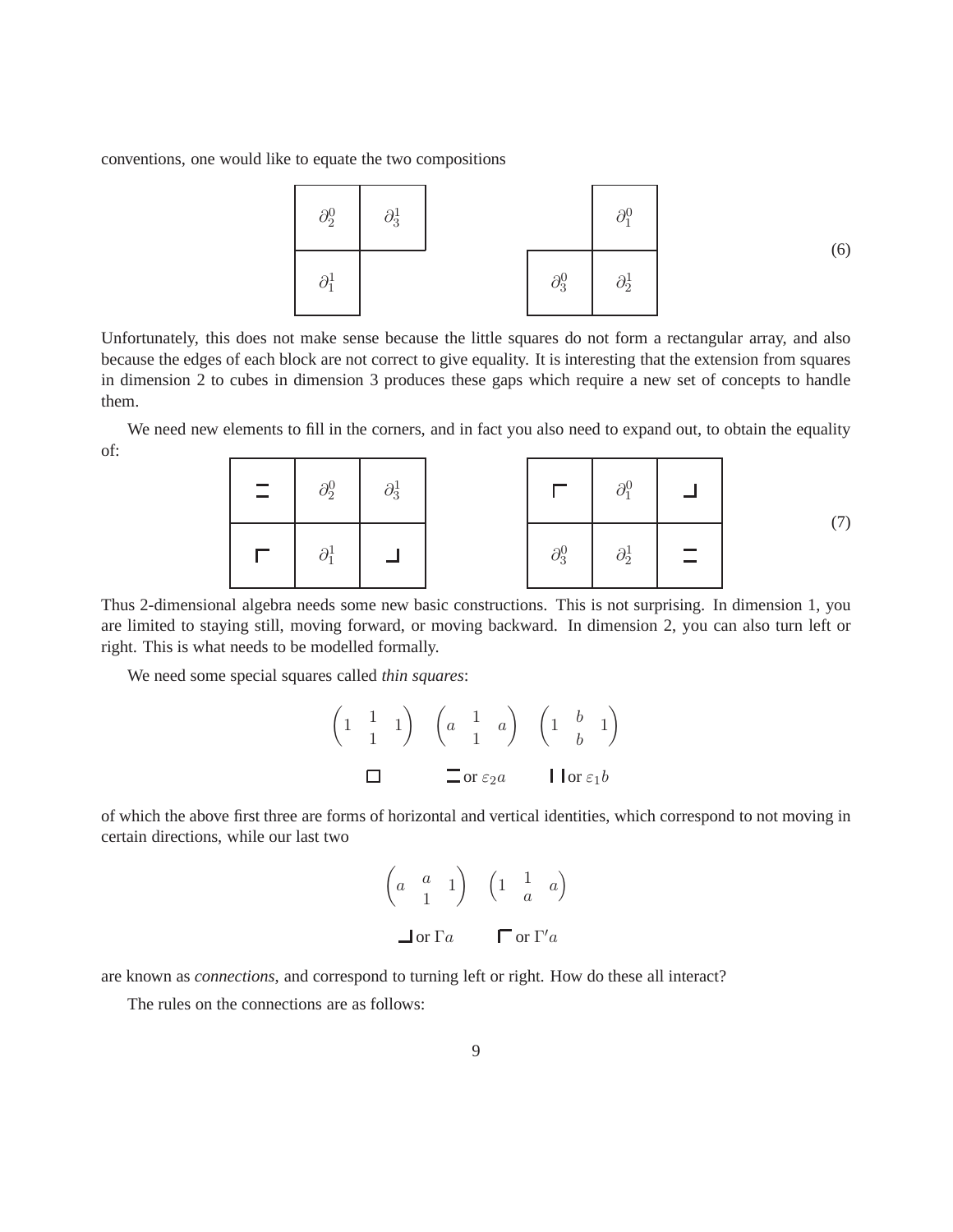(i) 
$$
[\Gamma \Box] = I \quad [\Gamma' a \Gamma a] = \varepsilon_1 a;
$$
  
\n(ii)  $\begin{bmatrix} \Gamma \\ \Box \end{bmatrix} = \Xi, \quad \begin{bmatrix} \Gamma' a \\ \Gamma a \end{bmatrix} = \varepsilon_2 a;$   
\n(iii)  $\begin{bmatrix} \Gamma & \Xi \\ \Gamma I & \Gamma \end{bmatrix} = \Gamma, \quad \begin{bmatrix} \Gamma' a & \varepsilon_2 a \\ \varepsilon_1 a & \Gamma' b \end{bmatrix} = \Gamma'(ab);$   
\n(iv)  $\begin{bmatrix} \Xi & I \\ \Xi & \Box \end{bmatrix} = \Box, \quad \begin{bmatrix} \Gamma a & \varepsilon_1 b \\ \varepsilon_2 b & \Gamma b \end{bmatrix} = \Gamma(ab).$ 

Notice that we give two notations for these thin squares, and that the more heiroglyphic notation is much easier to grasp by the eye. This emphasises the idea that the history of mathematics is much involved with the history of improved notation. The first two rules for connections can be thought of as formalising turning left and then right (or the other way round), while the last two formalise that turning with an arm outstretched is the same as just turning.

Here we just have time to show a typical calculation to convince you that 2-dimensional rewriting looks like a new kind of manipulation. We start with the first complex diagram and use the rules to rewrite it to a simpler one. The rewriting may also be done a different way to give a different expression which has, by the rules, an equal evaluation in the double category with connections.

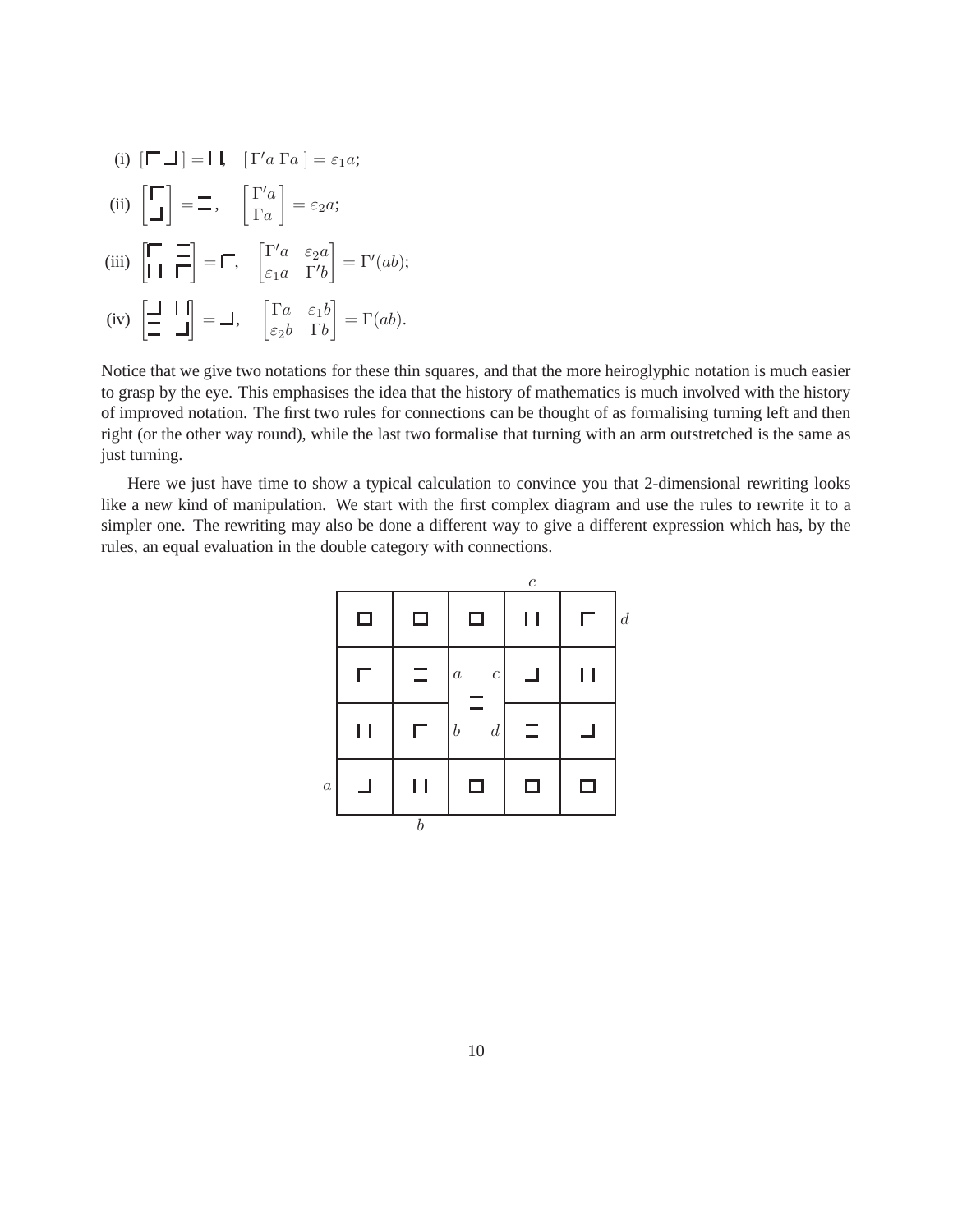

Analogous rewriting has been carried out in three dimensions in [2], and, as may be imagined, is not easy to handle. As always, the development of a new mathematics solves some problems and then brings a range of new problems into view.

Rewriting, changing one formula to another according to certain rules, is a basic facet of much mathematics. When multiple rewrites are occurring, for various operations, the study of this 'distributed' or 'concurrent' rewriting can often be pictured as involving higher dimensional laws. Models of the complex message passing and distributed rewriting in the brain have yet to find the laws relevant to that context. Such laws could be key elements for the next level of understanding of cognition.

## **Questions**

Is the colimit notion useful to describe the way the brain (or a brain module) integrates structural information incoming in various forms to give a determined output?

What other models are there? It is good to start with the assumption that the simplest idea works!

Information is often 'subdivided' by the sensory organs and is reintegrated by the brain. To enable different parts of that information to be integrated, there must be some 'glue', some inter-relational information available. If we are given arrows  $a, b, c, d$  with no information on where they start or end, then we could form combinations which make no geometric sense. The colimit/composition process makes sense only where the inter-relations are also such as to enable the 'integration' to be well defined. Higher dimensional algebra allows more complex notions of 'well formed composition', and ones more adapted to geometry.

### **Computation and computer science**

A mathematician always wants to do sums, get explicit answers to some situations, but recognises that not every sum can be worked out. In fact you may need more mathematics to work out how to do the sums.

Computer languages do not yet seem to be good at doing *structural mathematics*, or even at expressing a high level algorithm, i.e. one which works at a high structural level. Indeed, current computer languages were not designed with the needs of mathematics in mind. Yet algorithms designed to encode a high level of structural information should be more efficient – we do not tell people the way to the station by giving information on all the cracks in the pavement. We need to map the landscape, that is give a usable model of it, to describe the path through it.

Since evolution is 'concerned with' efficiency, we must expect that the brain has evolved methods for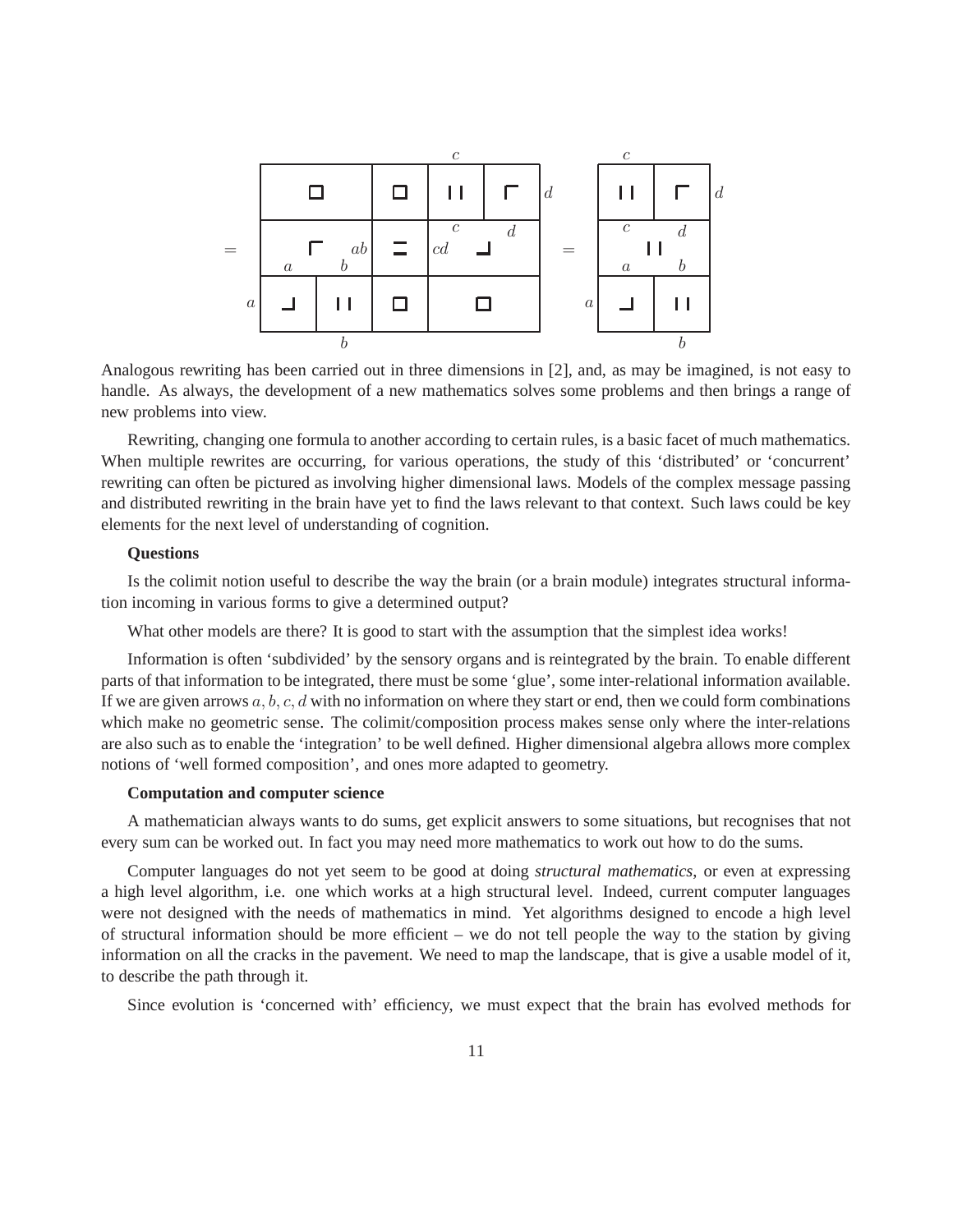dealing with structural information. It looks like a reasonable conjecture that category theory and higher dimensional category theory could be necessary for modelling this kind of behaviour.

Higher Dimensional Algebra has already shown its use in models of information management, and in concurrency. Descriptions of systems by graphs are well known, with development described algebraically by paths in graphs. Interacting systems need higher dimensional graphs, and a generalisation of the notion of path. Higher Dimensional Algebra is still young, and there are many new possibilities opened up, as a web search shows.

# **References**

- [1] E. A. Abbott, *Flatland: A romance of many dimensions*, London, (1884), Etext versions available.
- [2] F. Al-Agl, R. Brown and R. Steiner, *Multiple categories: the equivalence between a globular and cubical approach*, Advances in Math., 170 (2002) 71–118.
- [3] M. A. Arbib and E. G. Manes, *Algebraic approaches to program semantics*, Springer-Verlag, Berlin, (1986).
- [4] F. Baader and T. Nipkow, *Term Rewriting and All That*, Cambridge University Press, Cambridge, UK, 1998.
- [5] A. Bell and M. Holcombe, *Computational models of cellular processing*, in: Computation in Cellular and Molecular Biological Systems, R. Cuthbertson, M. Holcombe and R. Paton, eds., Singapore: World Scientific (1996).
- [6] J. Baez, *This week's find in mathematical physics*, week 3, (1995) http://obswww.unige.ch/ lbartho/TWF/week53.html
- [7] R. Brown, *Crossed complexes and homotopy groupoids as non commutative tools for higher dimensional local-to-global problems*, Proceedings of the Fields Institute Workshop on Categorical Structures for Descent, Galois Theory, Hopf algebras and semiabelian categories, 2002. Contemp. Math. 43 (2004) 101- 130. math.AT/0212274
- [8] R. Brown and Anne Heyworth, *Using rewriting systems to compute left Kan extensions and induced actions of categories*, J. Symbolic Computation 29 (2000) 5-31.
- [9] R. Brown and T. Porter, *The intuitions of higher dimensional algebra for the study of structured space*, Seminar at the series of G. Longo 'Géometrie et Cognition', École Normale Supérieure, May, 2001, Revue de Synthèse 124 (2003) 174-203.
- [10] R. Brown, R.Paton and T. Porter, 'Categorical language and hierarchical models for cell systems', in Computation in Cells and Tissues - Perspectives and Tools of Thought, Paton, R.; Bolouri, H.; Holcombe, M.; Parish, J.H.; Tateson, R. (Eds.) Natural Computing Series, Springer Verlag. (2004) 289-303.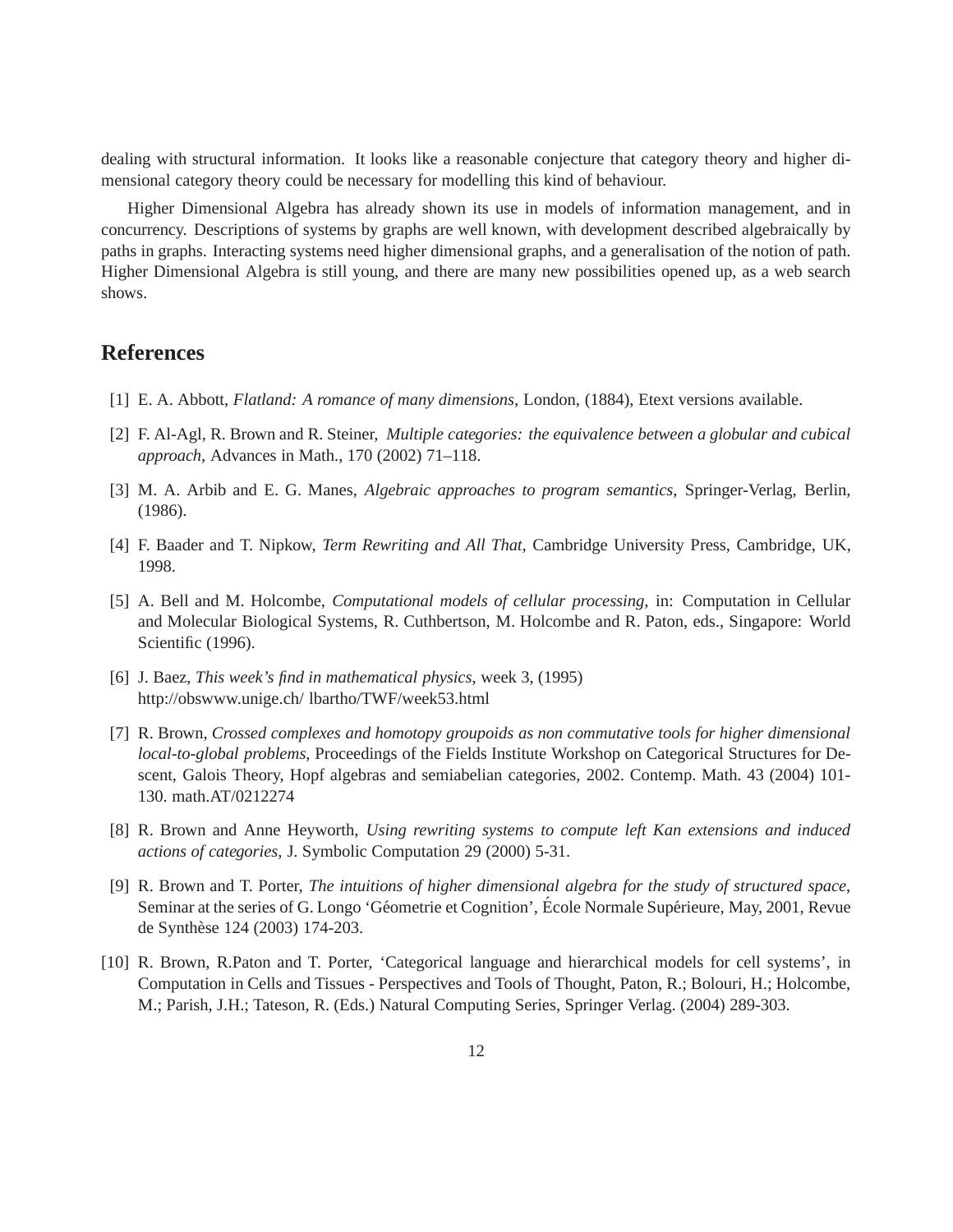- [11] J.-M. Cordier and T.Porter, *Shape Theory, categorical methods of approximation*, Ellis Horwood, Chichester, 1989.
- [12] C. N. G. Dampney, M. Johnson. *On the value of commutative diagrams in information modelling,* Springer Workshops in Computing, eds. Nivat et al, 1994, 47–60, Springer, London.
- [13] N. Dioguardi, *Fegato a Piu Dimentioni*, Etas Libri, RCS Medecina, Milan.
- [14] A. C. Ehresmann and J.-P. Vanbremersch, *Hierarchical Evolutive Systems: A mathematical model for complex systems*, Bull. of Math. Biol. 49 (1) (1987) 13-50. (For a full list of their work see: http://perso.wanadoo.fr/vbm-ehr/Ang/Publi2T.htm)
- [15] S. Eilenberg and S. Mac Lane, *The general theory of natural equibvalences*, Trans. Amer. Math. Soc. 58 (1945) 231-294.
- [16] M. J. Fisher, G. Malcolm and R. C. Paton, *Spatio-logical processes in introcvellular signalling*, Biosystems 55 (2000) 83-92.
- [17] F.Gadducci, and U. Montanari, *Enriched Categories as Models of Computation*, in: Alfredo De Santis, Ed., Fifth Italian Conference on Theoretical Computer Science, pp. 20-42, World Scientific,1995.
- [18] F. Girault, *Formalisation en logique linaire du fonctionnement des r ´ eseaux de Petri ´* , Th`ese, LAAS, Université Paul Sabatier Toulouse, Déc., 1997.
- [19] J. Goguen, *An introduction to algebraic semiotics with application to user interface design*, in Computation for Metaphor, Analogy and Agents' Lecture Notes in AI, No. 1562, Springer, (1999).
- [20] J. Goguen, and G. Malcolm, *A Hidden Agenda*, Theoretical Computer Science, 245, (2000) 55-101.
- [21] S. Krsti, J. Launchbury, and D. Pavlovic,*Categories of Processes Enriched in Final Coalgebras*, SLNCS 2030, Springer 2001, p. 303ff.
- [22] J. Lambek, and P. J. Scott, *Introduction to Higher Order Categorical Logic*, Cambridge University Press, Cambridge, UK, 1986.
- [23] J. Meseguer, *A logical theory of concurrent objects and its relation to the MAUDE language*, In: Agha, G., Wegner, P., Yonezawa, A. (Eds.) Research Directions in object oriented based concurrency, MIT Press, Cambridge, MA, 314-390. (see also http://maude.csl.sri.com/papers/)
- [24] J. Meseguer and U. Montanari, *Mapping Tile Logic into Rewriting Logic*, in: Francesco Parisi-Presicce, Ed., Recent Trends in Algebraic Development Techniques, Spinger LNCS 1376, 1998, pp. 62-91. Available from http://www.di.unipi.it/ ugo/wadt.ps.
- [25] R. C. Paton, *Glue, verb and text metaphors in biology*, Acta Biotheoretica 45 (1997) 1-15.
- [26] R. C. Paton, *Process, structure and context in relation to integrative biology*, Biosystems 64 (2002) 63-72.